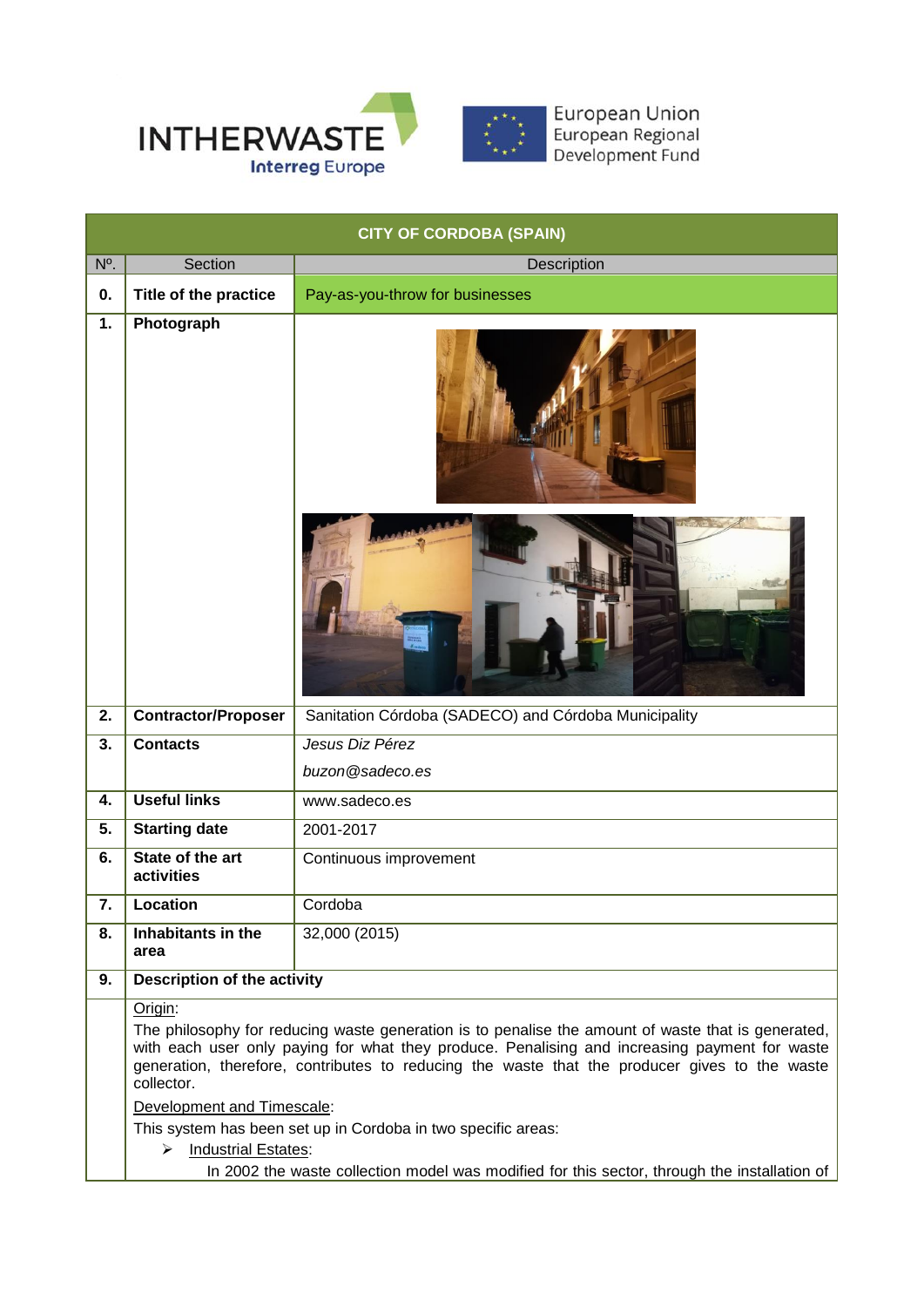

|     | 3,160 containers for door-to-door waste collection and payment for its production. The<br>system has achieved a reduction in collected waste, so that, in 2016, the number of<br>containers for collection was 2,458, which represents a reduction of 22.2%.                                                                                                                                                              |                                                                                                                                                                                                            |                   |                  |                 |               |  |  |
|-----|---------------------------------------------------------------------------------------------------------------------------------------------------------------------------------------------------------------------------------------------------------------------------------------------------------------------------------------------------------------------------------------------------------------------------|------------------------------------------------------------------------------------------------------------------------------------------------------------------------------------------------------------|-------------------|------------------|-----------------|---------------|--|--|
|     | Historical quarter of the city:<br>➤<br>The concentration of shops in the HORECA network in the Historical Quarter of the city,<br>which are considered to be "bulk producers" of waste resulted, in 1999, in door-to-door<br>collection of the waste produced by these establishments and payment for generating it.                                                                                                     |                                                                                                                                                                                                            |                   |                  |                 |               |  |  |
|     | The current Municipal Urban Hygiene Ordinance for Cordoba (April 2016), establishes the obligation<br>for large producers to install container storage rooms for their own use, and the 2017 Tax Ordinance<br>105 "Tax for Services and for the Implementation of activities related to public health" established<br>payment for waste generation in containers for exclusive use.                                       |                                                                                                                                                                                                            |                   |                  |                 |               |  |  |
|     | On a local level, these two legislative instruments establish the municipal policy for minimising the<br>management of urban waste and, in itself, constitutes a good practice.                                                                                                                                                                                                                                           |                                                                                                                                                                                                            |                   |                  |                 |               |  |  |
|     | In 2011 waste container storage rooms, called ecopoints, were installed in the Historical Quarter of<br>Cordoba, for public and private use. On these premises, a reserved area is established for private<br>producers of large quantities to deposit their waste in exchange for payment of an amount of money,<br>based on the surface area occupied, which in itself constitutes payment for the generation of waste. |                                                                                                                                                                                                            |                   |                  |                 |               |  |  |
|     | Actors involved:<br>Traders, small industries, residents in the Historical Quarter.                                                                                                                                                                                                                                                                                                                                       |                                                                                                                                                                                                            |                   |                  |                 |               |  |  |
|     | Legal framework:<br>Municipal Bye-Laws for Public Hygiene.                                                                                                                                                                                                                                                                                                                                                                |                                                                                                                                                                                                            |                   |                  |                 |               |  |  |
|     | <b>Financial framework:</b><br>The cost for use of the waste container rooms for public/private use is $€10,000$ per m2 of surface<br>area occupied by the waste containers.<br>Self-Financing: Financing is mainly by self-funding or through ad hoc aid from European programmes<br>for public waste rooms and for private rooms belonging to business establishments.                                                  |                                                                                                                                                                                                            |                   |                  |                 |               |  |  |
| 10. | <b>Results</b>                                                                                                                                                                                                                                                                                                                                                                                                            |                                                                                                                                                                                                            |                   |                  |                 |               |  |  |
|     |                                                                                                                                                                                                                                                                                                                                                                                                                           | Proven results (using indicators):                                                                                                                                                                         |                   |                  |                 |               |  |  |
|     | <b>Historical Quarter.</b>                                                                                                                                                                                                                                                                                                                                                                                                | The total number of private containers under this system reached 25.5% of the total available in the                                                                                                       |                   |                  |                 |               |  |  |
|     | <b>Contenedores CH</b>                                                                                                                                                                                                                                                                                                                                                                                                    | <b>ARCONES</b>                                                                                                                                                                                             | <b>SOTERRADOS</b> | <b>ECOPUNTOS</b> | <b>PRIVADOS</b> | Suma materias |  |  |
|     | <u> Materia Organica</u>                                                                                                                                                                                                                                                                                                                                                                                                  | 140.                                                                                                                                                                                                       | ΖU                |                  | 88              | 249           |  |  |
|     | <b>Envasese inertes</b>                                                                                                                                                                                                                                                                                                                                                                                                   | 158                                                                                                                                                                                                        | 22                | 15               | 63              | 258           |  |  |
|     | <b>Papel-Cartón</b>                                                                                                                                                                                                                                                                                                                                                                                                       | 27                                                                                                                                                                                                         | 5                 | 6                | 5.              | 43            |  |  |
|     | Vidrio                                                                                                                                                                                                                                                                                                                                                                                                                    | 29                                                                                                                                                                                                         | 7.                | 6                | $\mathbf{2}$    | 44            |  |  |
|     | Suma sistemas                                                                                                                                                                                                                                                                                                                                                                                                             | 340                                                                                                                                                                                                        | 54                | 42               | 158             | 594           |  |  |
|     | Reduction in the percentage of containers on the street and in the total volume of occupation and<br>collection.                                                                                                                                                                                                                                                                                                          |                                                                                                                                                                                                            |                   |                  |                 |               |  |  |
|     |                                                                                                                                                                                                                                                                                                                                                                                                                           | Possible success factors:                                                                                                                                                                                  |                   |                  |                 |               |  |  |
|     |                                                                                                                                                                                                                                                                                                                                                                                                                           | Businesspeople, shop owners and the hotel and catering industry understand that paying for waste<br>generation is fair, coinciding with the business philosophy. Keeping waste inside their establishments |                   |                  |                 |               |  |  |
|     | helps improve their business image by eliminating the impact of containers and waste on the streets.                                                                                                                                                                                                                                                                                                                      |                                                                                                                                                                                                            |                   |                  |                 |               |  |  |